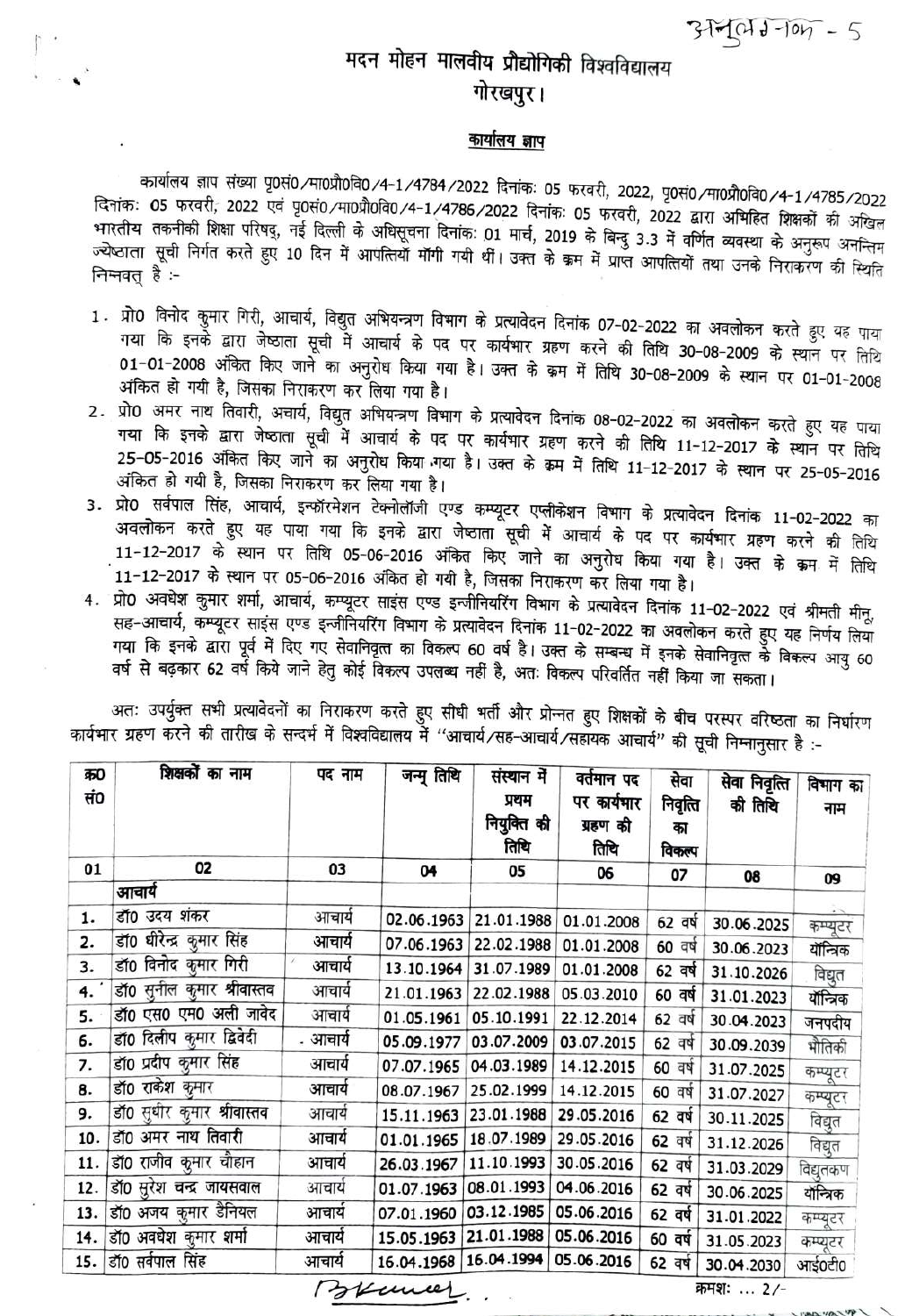|                      | डॉ0 शिव प्रकाश<br>15.           |                                                     |            |                         |                       |           |                       |           |
|----------------------|---------------------------------|-----------------------------------------------------|------------|-------------------------|-----------------------|-----------|-----------------------|-----------|
|                      | डॉ0 अशोक कुमार पाण्डेय<br>17.   | आचार्य                                              |            | 20.07.1972 26.09.2009   | 05.06.2016            | 62 वर्ष   | 31.07.2034            | आई0टी0    |
|                      | डाँ0 उमेश चन्द्र जायसवाल<br>18. | आचार्य                                              |            | 08.07.1964 18.07.1989   | 28.05.2017            | 62 वर्ष   | 31.07.2026            | विद्युत   |
|                      | डॉ0 गोविन्द पाण्डेय<br>19.      | आचार्य                                              |            | 01.06.1967 04.03.1989   | 04.06.2017            | 62 वर्ष   | 31.05.2029            | आई0टी0    |
| 20.                  | डॉ0 श्रीराम                     | आचार्य                                              | 01.12.1963 | 04.10.1991              | 11.12.2017            | 62 वर्ष   | 30.11.2025            | जनपदीय    |
| 21.                  | डॉ0 संजय कुमार सोनी             | आचार्य                                              |            | 07.07.1963 21.01.1989   | 12.12.2017            | 62 वर्ष   | 31.07.2025            | जनपदीय    |
| 22.                  | डॉ0 बृजेश कुमार पाण्डेय         | आचार्य                                              | 11.02.1975 | 23.02.2018              | 23.02.2018            | 62 वर्ष   | 28.02.2037            | विद्युतकण |
| 23.                  | डॉ0 बृजेश कुमार                 | आचार्य                                              | 20.02.1975 | 22.02.1999              | 29.05.2019            | 62 वर्ष   | 28.02.2037            | भौतिकी    |
| 24.                  | डॉ0 जीऊत सिंह                   | आचार्य                                              |            | 22.08.1972 13.06.2016   | 13.06.2019            | 62 वर्ष   | 31.08.2034            | विद्युतकण |
| 25.                  | डॉ0 विजय कुमार द्विवेदी         | आचार्य                                              | 01.01.1975 | 13.06.2016              | 13.06.2019            | 62 वर्ष   | 31.12.2036            | यॉन्त्रिक |
|                      | सह आचार्य                       | आचार्य                                              | 01.07.1973 | 08.01.2020              | 08.01.2020            | 62 वर्ष   | 30.06.2035 टी0एण्डपी0 |           |
| 26.                  |                                 |                                                     |            |                         |                       |           |                       |           |
|                      | श्री शम्भू नाथ चौधरी            | सह-आचार्य                                           | 01.11.1959 |                         | 21.02.1989 01.01.2006 | 62 वर्ष   | 31.10.2021            | जनपदीय    |
| 27.<br>28.           | श्री कृष्ण प्रताप सिंह          | सह-आचार्य                                           | 15.02.1960 | 12.08.1983              | 01.01.2006            | 62 वर्ष   | 28.02.2022            | विद्युत   |
|                      | श्री घनश्याम त्रिपाठी           | सह-आचार्य                                           |            | 01.04.1960   12.08.1983 | 01.01.2006            | 62 वर्ष   | 31.03.2022            | विद्युतकण |
| 29.                  | डॉ0 राकेश कुमार शुक्ला          | सह-आचार्य                                           |            | 24.12.1963 28.01.1988   | 01.01.2006            | 62 वर्ष   | 31.12.2025            | जनपदीय    |
| 30.                  | श्री राम दुलार                  | सह–आचार्य                                           |            | 03.03.1964 25.01.1988   | 01.01.2006            | 62 वर्ष   | 31.03.2026            | जनपदीय    |
| 31.                  | डॉ0 अरूण कुमार मिश्र            | सह–आचार्य                                           | 15.10.1968 | 29.07.2009              | 07.06.2016            | 62 वर्ष   | 31.10.2030            | जनपदीय    |
| 32.                  | डॉ0 दयाशंकर सिंह                | सह-आचार्य                                           | 10.06.1969 | 20.07.2002              | 20.07.2016            | 62 वर्ष   | 30.06.2031            | आई0टी0    |
| 33.                  | डॉ0 प्रभाकर तिवारी              | सह–आचार्य                                           | 20.04.1975 | 12.12.2017              | 12.12.2017            | 62 वर्ष   | 30.04.2037            | विद्युत   |
| 34.                  | डॉ0 संजय मिश्रा                 | सह–आचार्य                                           |            | 15.06.1974 15.12.2017   | 15.12.2017            | 62 वर्ष   | 30.06.2036            | यॉन्त्रिक |
| 35.                  | डॉ0 सुधीर नरायण सिंह            | सह–आचार्य                                           |            | 01.05.1975   15.12.2017 | 15.12.2017            | 62 वर्ष   | 30.04.2037            | मानविकी   |
| 36.                  | डॉ0 राजेश कुमार यादव            | सह–आचार्य                                           | 10.09.1977 | 18.12.2017              | 18.12.2017            | 62 वर्ष   | 30.09.2039            | रसायन     |
| 37.                  | डॉ0 विनोद कुमार मिश्रा          | सह-आचार्य                                           | 21.04.1980 | 22.12.2017              | 22.12.2017            | 62 वर्ष   | 30.04.2042            | गणित      |
| 38.                  | डॉ0 राजेश कुमार वर्मा           | सह–आचार्य                                           | 27.12.1986 | 29.12.2017              | 29.12.2017            | 62 वर्ष   | 31.12.2048            | यान्त्रिक |
| 39.                  | डॉ0 विठ्ठल लक्ष्मणराव गोले      | सह-आचार्य                                           | 08.06.1979 | 25.04.2018              | 25.04.2018            | 62 वर्ष   | 30.06.2041            | केमिकल    |
| 40.                  | श्रीमती मीनू                    | सह-आचार्य                                           | 30.06.1980 | 30.05.2003              | 09.12.2018            | 60 वर्ष   | 30.06.2040            | कम्प्यूटर |
| 41.                  | डॉ0 पूरन प्रकाश पाण्डे          | सह–आचार्य                                           | 19.04.1970 | 13.05.2002              | 06.06.2019            | 62 वर्ष   | 30.04.2032            | रसायन     |
| $\ddot{\phantom{0}}$ | सहायक आचार्य                    |                                                     |            |                         |                       |           |                       |           |
| 42.                  | डॉ0 लाल बहादुर प्रसाद           | सहायक आचार्य   12.10.1972   06.07.1999              |            |                         | 06.07.1999            | 62 वर्ष   | 31.10.2034            | विद्युत   |
| 43.                  | डॉ0 जय प्रकाश                   | सहायक आचार्य 06.07.1975 05.08.2002                  |            |                         | 05.08.2002            | $60$ वर्ष | 31.07.2035            | आई0टी0    |
| 44.                  | श्री मनीष कुमार श्रीवास्तव      | सहायक आचार्य 13.06.1978 06.08.2002                  |            |                         | 06.08.2002            | 62 वर्ष   | 30.06.2040            | कम्प्यूटर |
| 45.                  | डॉ0 सत्यपाल सिंह                | सहायक आचार्य   22.01.1977   03.07.2009              |            |                         | 03.07.2009            |           | 62 वर्ष 31.01.2039    | भौतिकी    |
| 46.                  | डॉ0 राजन मिश्रा                 | सहायक आचार्य   01.01.1979   04.07.2009              |            |                         | 04.07.2009            |           | 62 वर्ष 31.12.2040    | विद्युतकण |
| 47.                  | डॉ0 राजेन्द्र कुमार द्विवेदी    | सहायक आचार्य   15.12.1983   06.08.2009              |            |                         | 06.08.2009            |           | 62 वर्ष 31.12.2045    | आई0टी0    |
| 48.                  | डॉ0 अवधेश कुमार                 | सहायक आचार्य   05.07.1974   29.12.2014              |            |                         | 29.12.2014            | 62 वर्ष   | 31.07.2036            | विद्युत   |
| 49.                  | डॉ0 देवेश कुमार                 | सहायक आचार्य   04.10.1977   15.01.2015   15.01.2015 |            |                         |                       | 62 वर्ष   | 31.10.2039            | यॉन्त्रिक |
| 50.                  | श्री किशन भूषण सहाय             | सहायक आचार्य   16.12.1990   16.01.2015              |            |                         | 16.01.2015            | 62 वर्ष   | 31.12.2052            | विद्युत   |
| 51.                  | श्री राम बिलास प्रसाद           | सहायक आचार्य   18.03.1981   02.02.2015   02.02.2015 |            |                         |                       | 62 वर्ष   | 31.03.2043            | यॉन्त्रिक |
| 52.                  | श्री गगनदीप भारती -             | सहायक आचार्य   13.03.1983   02.02.2015              |            |                         | 02.02.2015            | 62 वर्ष   | 31.03.2045            | विद्युतकण |
| 53.                  | डाॅ0 अमित कुमार बर्नवाल         | सहायक आचार्य   12.07.1983   03.02.2015              |            |                         | 03.02.2015            | 62 वर्ष   | 31.07.2045            | गणित      |
| 54.                  | डॉ0 हरीश चन्द्र                 | सहायक आचार्य   05.07.1986   10.02.2015   10.02.2015 |            |                         |                       |           | 62 वर्ष 31.07.2048    | गणित      |
| 55.                  | डाॅ0 सुधांशु वर्मा              | सहायक आचार्य   02.05.1978   13.02.2015   13.02.2015 |            |                         |                       | 62 वर्ष   | 31.05.2040            |           |
| 56.                  | डी0 नवदीप सिंह                  | सहायक आचार्य 22.03.1987 31.08.2015 31.08.2015       |            |                         |                       | 62 वर्ष   |                       | विद्युतकण |
| 57.                  | श्री विनय कुमार सिंह            | सहायक आचार्य   02.09.1990   31.08.2015              |            |                         | 31.08.2015            | 62 वर्ष   | 31.03.2049            | विद्युत   |
|                      |                                 | सहायक आचार्य 02.03.1987 01.09.2015 01.09.2015       |            |                         |                       | 62 वर्ष   | 30.09.2052            | जनपदीय    |
| 58.                  | डॉ0 रवि कुमार गुप्ता            |                                                     |            |                         |                       |           | 31.03.2049            | मानविकी   |
| 59.                  | डॉ0 (श्रीमती) स्नेहा गुप्ता     | सहायक आचार्य 04.12.1988 01.09.2015 01.09.2015       |            |                         |                       | 62 वर्ष   | 31.12.2050            | जनपदीय    |
| 60.                  | डॉ0 कृष्ण कुमार                 | सहायक आचार्य 03.05.1986 07.09.2015 07.09.2015       |            |                         |                       | 62 वर्ष   | 31.05.2048            | रसायन     |
| 61.                  | श्री सुनील कुमार यादव           | सहायक आचार्य 28.03.1991 04.11.2015 04.11.2015       |            |                         |                       | 62 वर्ष   | 31.03.2053            | यान्त्रिक |

 $-2 -$ 

Bilancer

कमशः ... 3/-

 $\sim$   $\sim$ 

 $\prime$